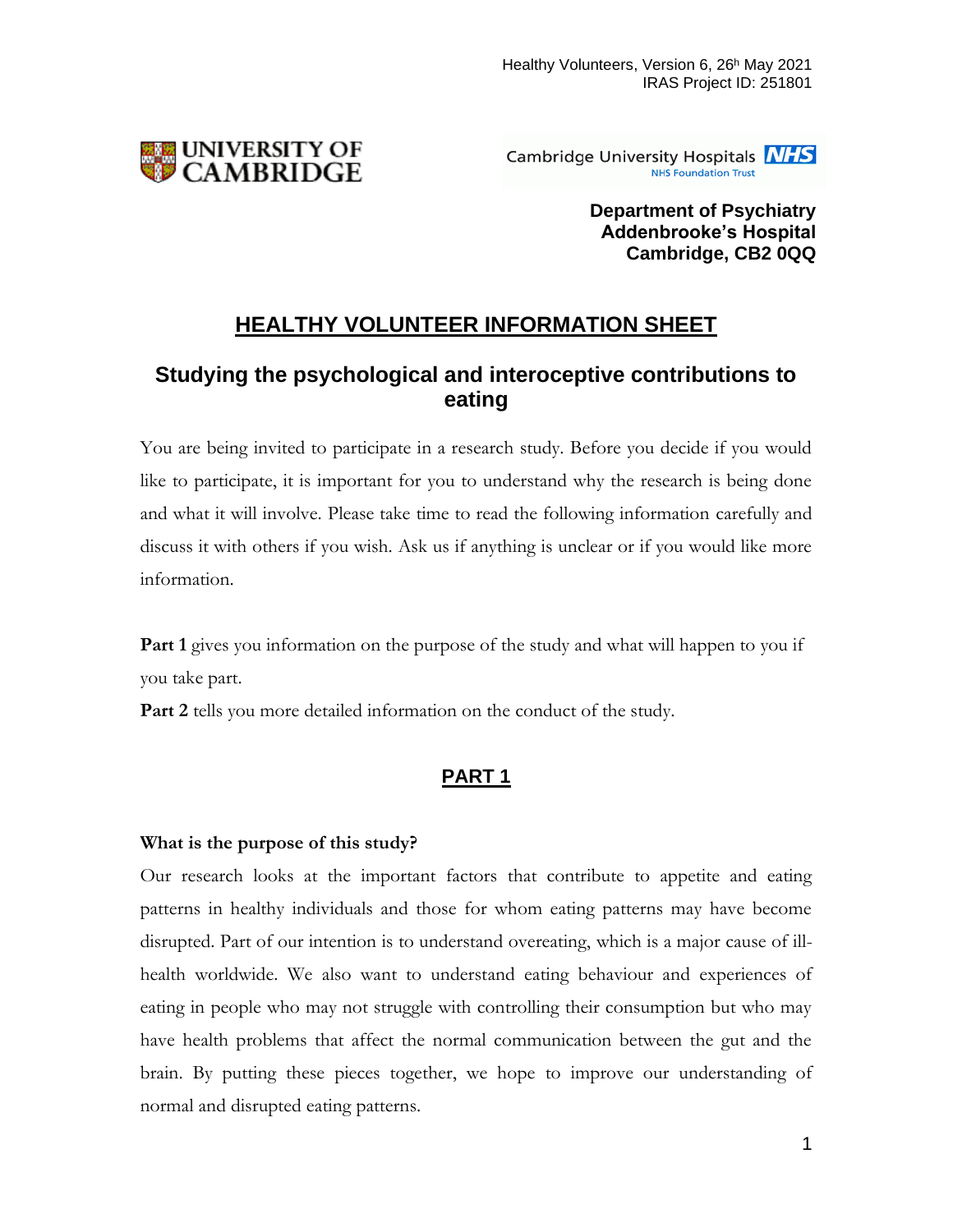Over-consumption affects the population as a whole and is clearly driven by major changes in our environment and in the ways that these foods are marketed and made available. Yet not everyone is vulnerable to the so-called "obesogenic environment" and it is critical to understand why some people become obese while others, inhabiting the same environment, do not.

This study aims to explore how the body, the brain and the environment interact to cause over-consumption and obesity. To do this we will use a set of complementary measures including metabolic and hormonal markers in blood as well as psychological and behavioural tasks (including observations of eating patterns) and brain responses to food-related cues.

Lean and obese people as well as individuals from patient groups who have disturbances in body-brain signalling (either following surgery or because of genetic mutations) will be studied over the course of a two day visit (including an overnight stay) at the clinical research facility. We will be able to examine key differences in brain-body-environment interactions in lean and obese individuals and how different individual patterns of interactions relate to appetite and eating-related processes. In addition, studying how disturbances in brain-body communication in the affected patient groups affect these interactions, will help us better understand how this complex integrated system works.

#### **Why have I been invited?**

For this study, we are recruiting, as well as healthy volunteers of different weight status (lean and obese), two groups of people: those who are undergoing upper gastro-intestinal surgery (including gastrectomy) and people with an identified mutation in MC4R, LepR or SIM1 genes leading to trouble in reducing their food intake. You have been invited because you belong to one of these groups.

#### **Do I have to take part?**

No. It is up to you to decide whether or not to take part. Your decision will not affect your clinical care and treatment in any way. We will go over this information sheet with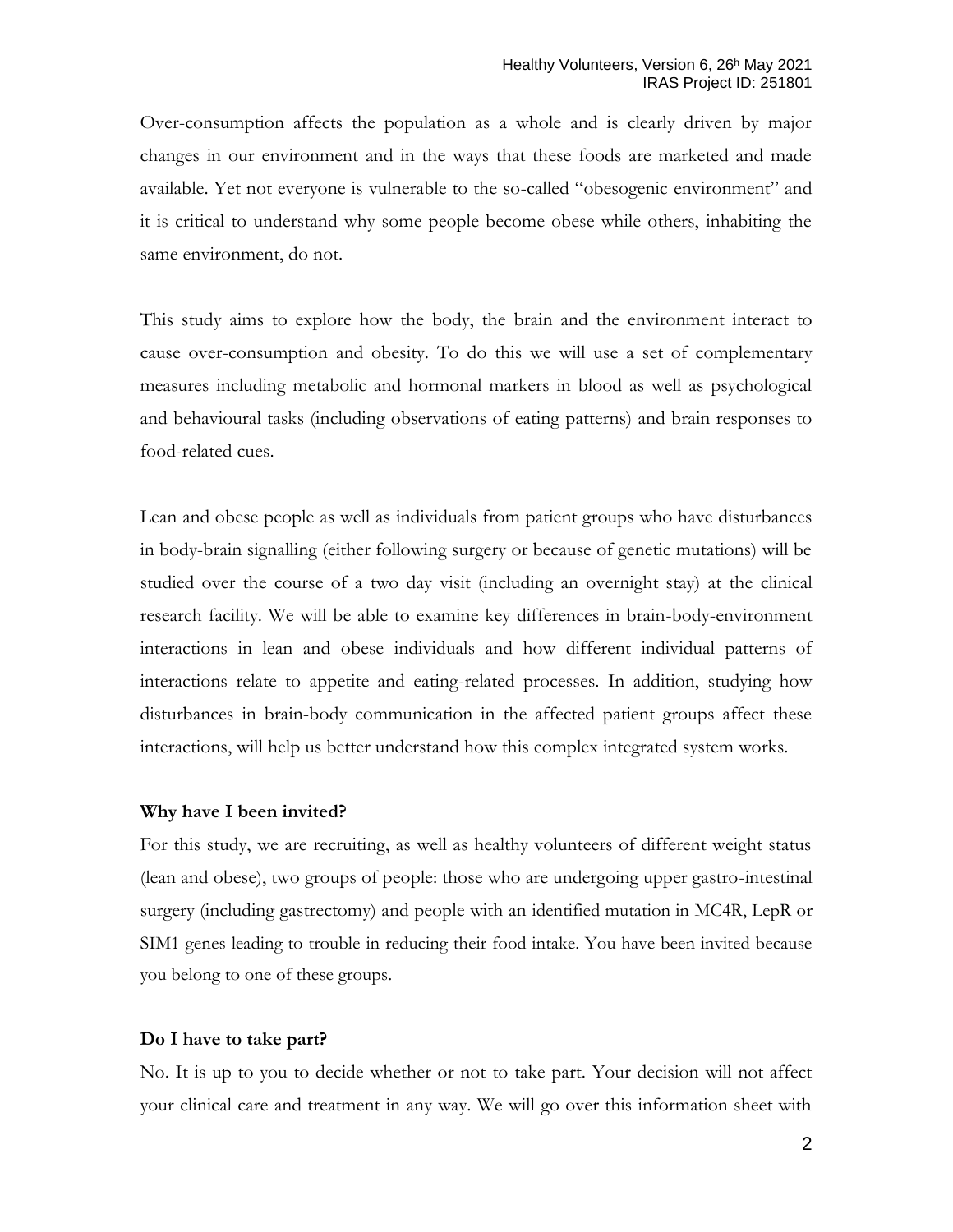you and answer any questions you have about the study. If you decide to participate, we will ask you to sign a consent form. You are free to withdraw from the study at any time without giving a reason.

### **What does the study involve?**

If you are interested in participating, a member of the research team will take you through a screening interview over the telephone to see if you meet the basic eligibility criteria. If you meet these criteria and would like to continue, we will arrange an outpatient screening session at Addenbrooke's hospital. In this session we will check if you have any health conditions that would prevent you from participating in the study session. If you do not, then you will be scheduled for a single, two-day study session at Addenbrooke's hospital, including an overnight stay.

To be eligible for participation in this study, you must be in good general health. You should be between 18 and 45 years old, right-handed, fluent in English language, have normal or corrected-to-normal vision, and have no history of neurological diseases, substance dependence or major psychiatric disorder. You should not have nicotine dependence. For reasons of MRI safety, you should not be pregnant, lactating or have any metallic implants in your body.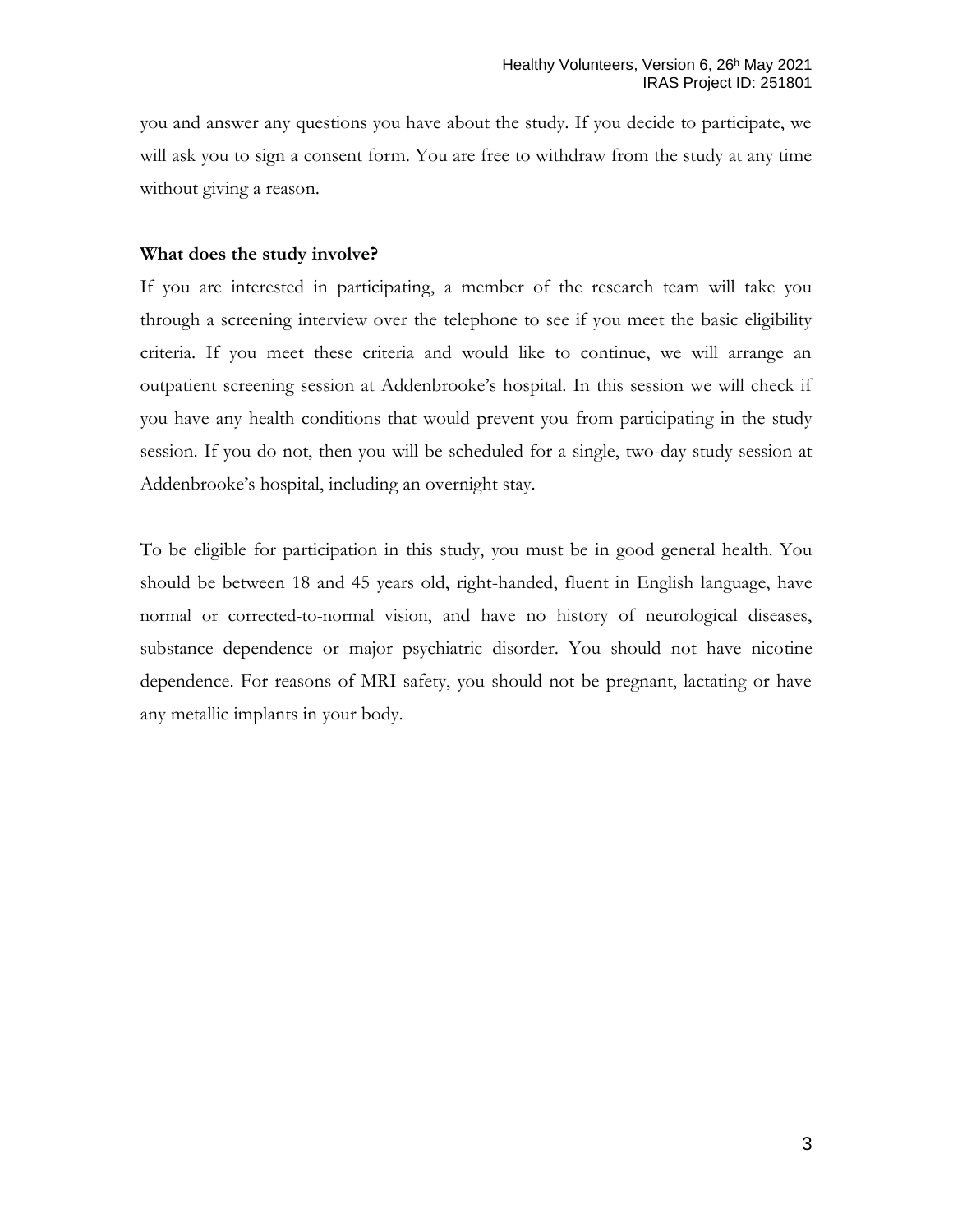### **What will happen to me if I take part?**

The general study timeline has been illustrated below.



**Telephone screening:** This will be arranged at your convenience and take about 20 minutes. You will be asked questions about your general health to see if you are eligible for the study. After the telephone screen, you will be sent a link to a set of online questionnaires. All information from the telephone screen and questionnaire will be kept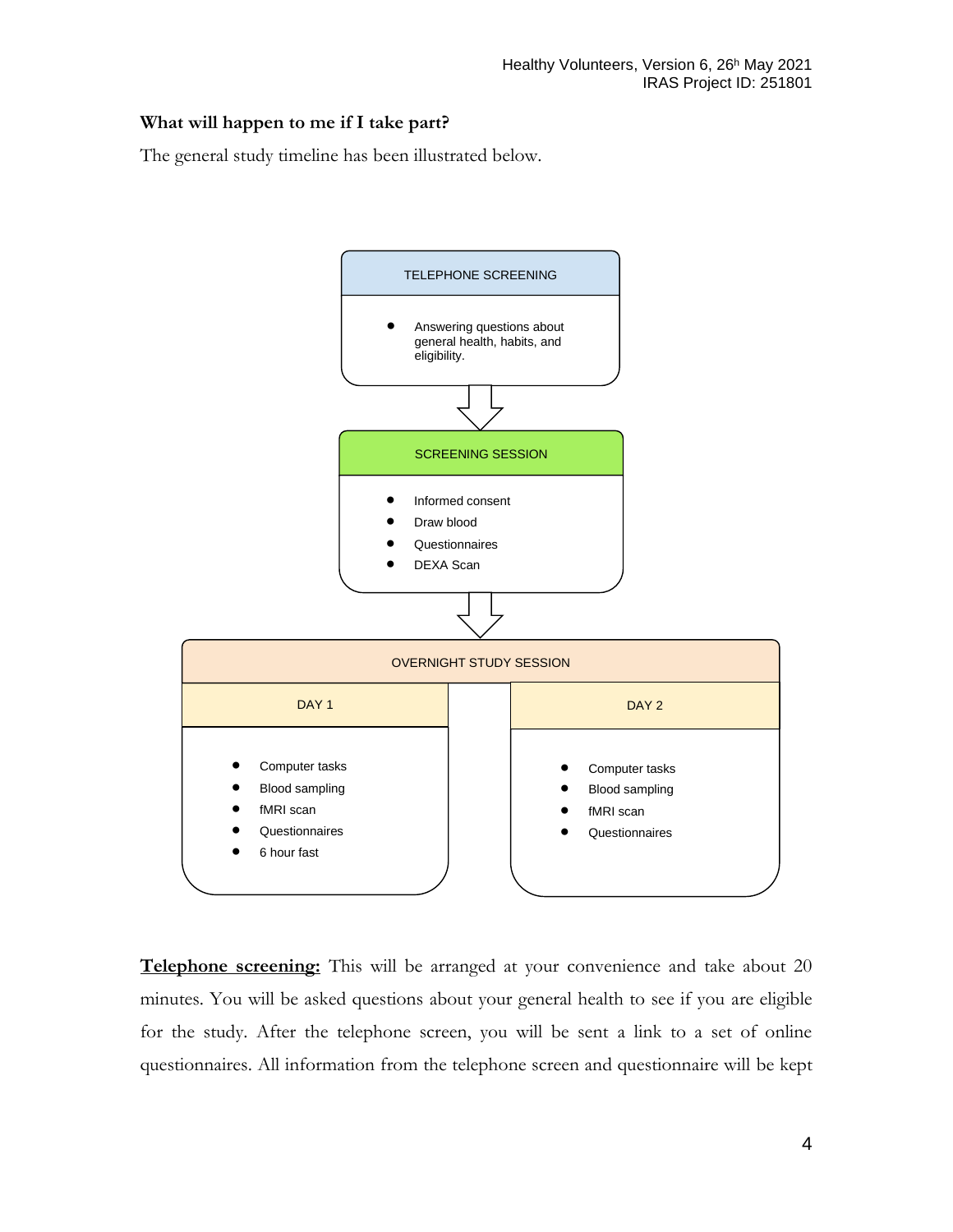confidential. If you do not wish to proceed with the study after the phone screen, your responses will be destroyed.

**Screening Session:** If you are eligible, you will be invited to the Cambridge Translational Clinical Research Facility located at Addenbrooke's hospital. This is a clinical facility staffed by nurses and a dedicated study doctor. When you arrive, a member of the research team will meet with you to go through this sheet and answer any questions that you may have. You will then be asked to provide written, informed consent. A study nurse will then collect a blood sample. You will then complete some short questionnaires about your medical history, as well as a computer task and a DEXA scan. The DEXA scan usually takes about 10 to 20 minutes. You may be asked to put on a gown over your underclothes for the duration of the scan. You will be taken to the Xray room and asked to lie down on a padded table. One of the ward team will operate the scanner and will be able to see, hear and speak to you during the procedure. The X-ray machine will slowly pass over your body and a detector will measure how much X-ray radiation passes through your body and will send this information to a computer. The computer will then calculate your body composition in terms of fat and muscle mass.

The screening visit will last about 1-2 hours in total. At this session, we will check for any medical conditions that would prevent you from taking part in the main study session. If it so happens that you are not eligible to continue with the study, we will reimburse you  $£30$  for the time you spent at the screening. This will not impact any care or support you receive from NHS services.

If there are any abnormalities in your blood tests, we will send your result to your GP with your consent.

**Overnight session:** If you are eligible, you will complete a single, two-day overnight visit to the Cambridge Translational Clinical Research Facility at Addenbrooke's Hospital. We will ask you to refrain from consuming alcohol for 24 hours before your study session. For the overnight session you will stay in a private room. We suggest that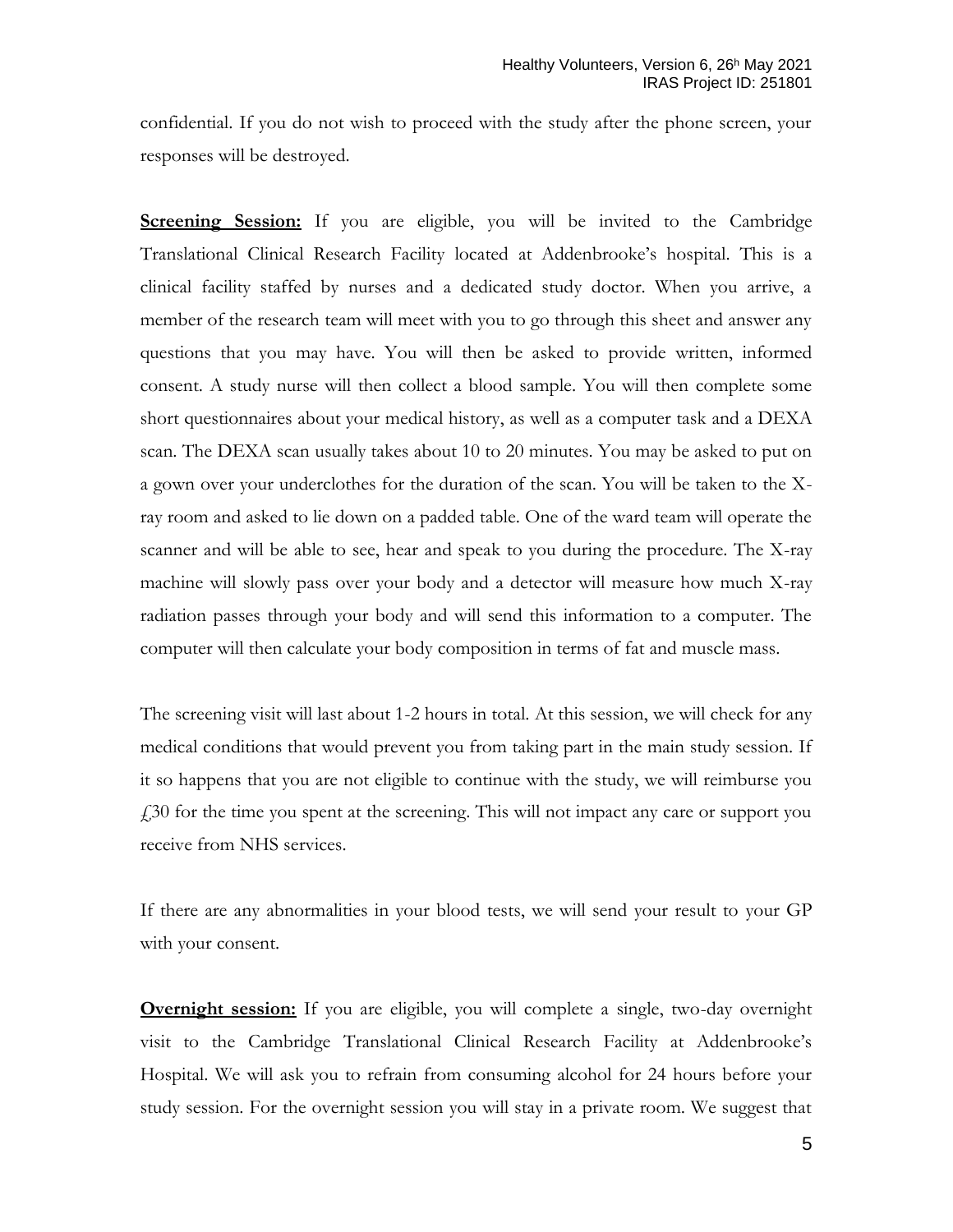you bring an overnight bag with you. There will be periods of free time in between testing so you are welcome to bring your laptop, books, or anything else might make your stay more comfortable.

During the study session, you will complete a series of computer tasks as well as some questionnaires related to your body feelings, mood, habits, and decision-making. Furthermore, we will collect blood samples on both days of the session.

You will complete two brain scans – one on each day. All brain scans will be completed in the afternoon, and you will fast for about six (6) hours before one of the two scans. You will be provided meals throughout your stay in the Cambridge Translational Clinical Research Facility, however during the testing period (i.e. from morning to the end of the day's testing) you will not be able to have any caffeinated drinks. If you are receiving medical care at Addenbrooke's hospital at the time of the study, you will be able to return to your unit each day following the study procedures. The overnight session will last a maximum of 36 hours.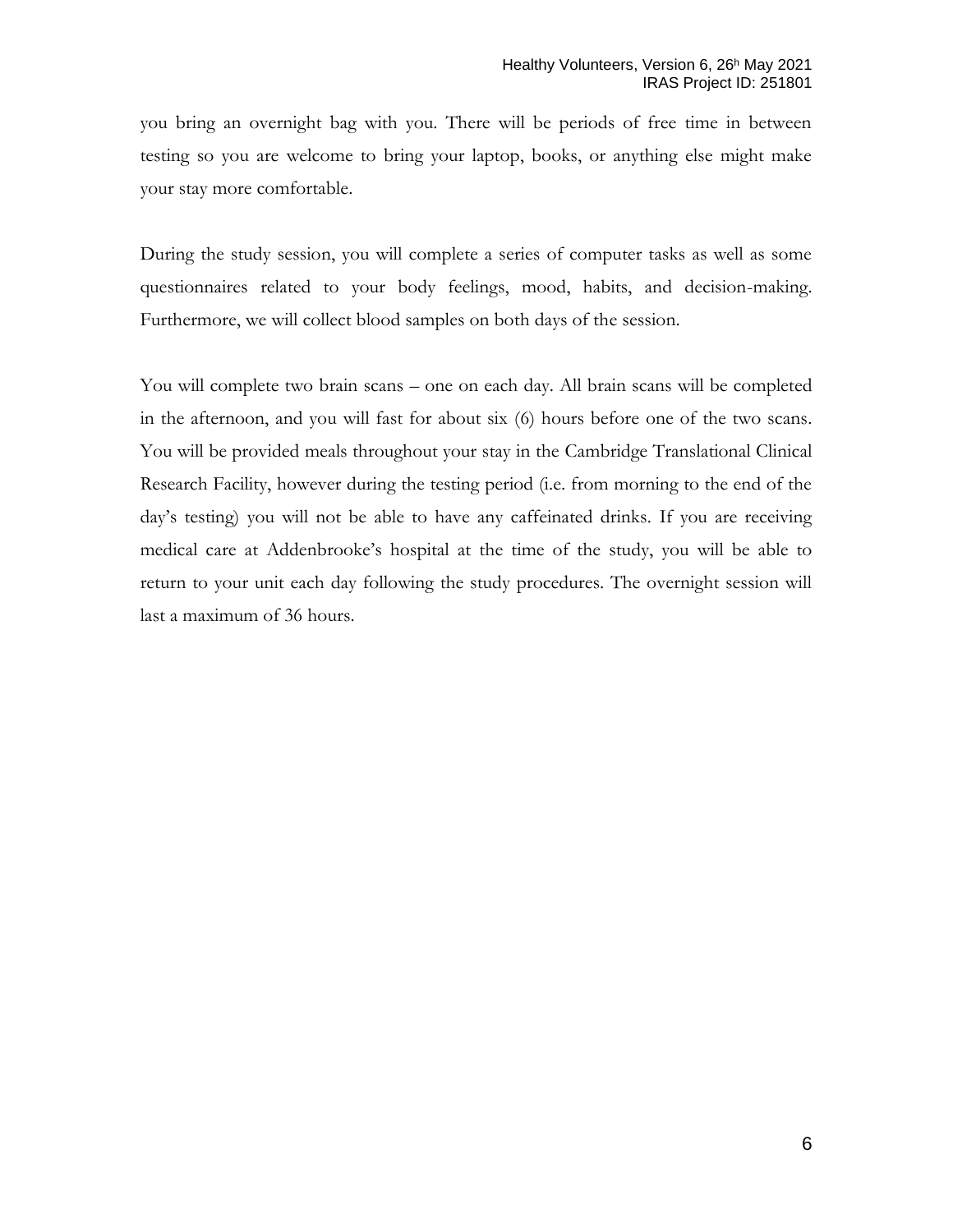Please find below the detailed schedule of what will happen during the overnight visit:

|           | <b>DAY ONE</b>                       |                                                                                                                                                                                                                                                                                                                                                                  |
|-----------|--------------------------------------|------------------------------------------------------------------------------------------------------------------------------------------------------------------------------------------------------------------------------------------------------------------------------------------------------------------------------------------------------------------|
| MORNING   | <b>ARRIVAL TO</b><br><b>THE UNIT</b> | On arrival, you will have the possibility to settle in your private room<br>and get acquainted with the research staff.                                                                                                                                                                                                                                          |
|           | <b>BREAKFAST</b>                     | Shortly after your arrival, we will provide a standardised breakfast.                                                                                                                                                                                                                                                                                            |
|           | <b>MORNING</b><br><b>TESTING</b>     | During the morning session we will ask you to complete a series of<br>tasks on a computer. Some of these tasks will assess awareness of your<br>own body, some will test how you discriminate different tastes (e.g.,<br>sweet vs bitter), and others will focus on cognition and reasoning.<br>There will be several occasions to take breaks in-between tasks. |
|           | <b>LUNCH</b>                         | You will then be asked to complete some more tasks on a computer.<br>Again, there will be time for you to take breaks if you wish to do so.                                                                                                                                                                                                                      |
| AFTERNOON | <b>AFTERNOON</b><br><b>TESTING</b>   | You will be asked to complete some more tasks on a computer. Some<br>tests will look at how your respond to stimuli in your environment,<br>others will assess your impulsivity. Again, there will be time for you to<br>take breaks if you wish to do so.                                                                                                       |
|           | blood sample                         | A nurse will place a cannula in your arm and draw 10ml of blood.                                                                                                                                                                                                                                                                                                 |
|           | <b>BRAIN</b><br><b>SCAN</b>          | You will then enter the MRI scan, where you will complete three tasks,<br>one of which will explore your sensation of thirst before and after<br>drinking water. You will remain in the MRI scan for about 90-120<br>minutes.                                                                                                                                    |
|           | blood sample                         | A nurse will draw 10ml of blood.                                                                                                                                                                                                                                                                                                                                 |
|           | <b>AFTERNOON</b><br><b>TESTING</b>   | You will be asked to complete a set of self-report questionnaires                                                                                                                                                                                                                                                                                                |
|           | <b>DINNER</b>                        | You will be offered a buffet meal.                                                                                                                                                                                                                                                                                                                               |
|           | <b>FREE TIME</b>                     | You will have free time to spend in your room, where you can read,<br>watch TV, work, etc.                                                                                                                                                                                                                                                                       |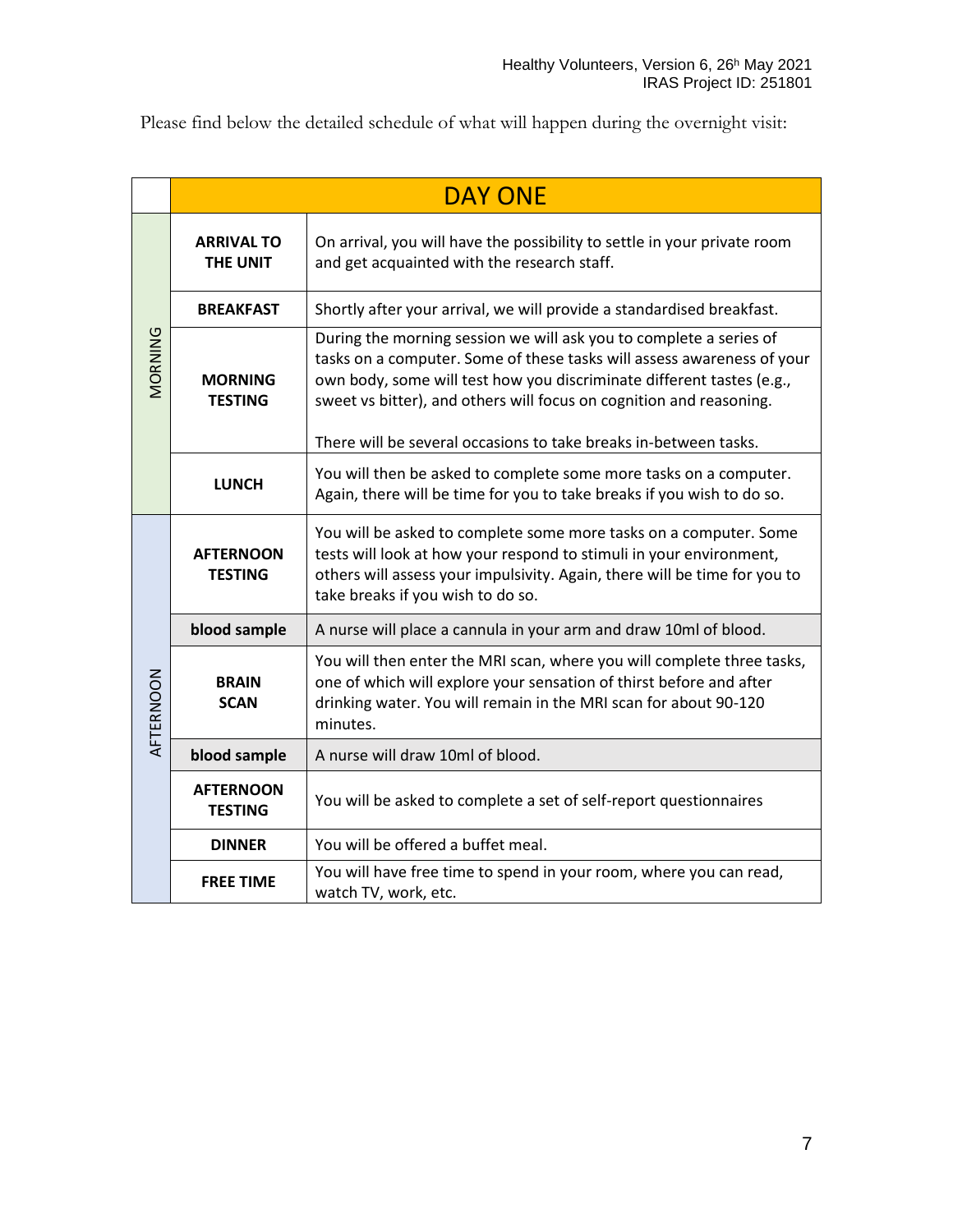|           | <b>DAY TWO</b>                     |                                                                                                                                                                                                                                                            |
|-----------|------------------------------------|------------------------------------------------------------------------------------------------------------------------------------------------------------------------------------------------------------------------------------------------------------|
| MORNING   | <b>Blood sample</b>                | A nurse will draw 10ml of blood.                                                                                                                                                                                                                           |
|           | <b>BREAKFAST</b>                   | Shortly after you wake up, we will provide a standardised breakfast.                                                                                                                                                                                       |
|           | blood sample                       | A nurse will draw 10ml of blood.                                                                                                                                                                                                                           |
|           | <b>MORNING</b><br><b>TESTING</b>   | The morning of the second day will be very similar to the first one.                                                                                                                                                                                       |
|           |                                    | There will be several occasions to take breaks in-between tasks.                                                                                                                                                                                           |
|           | <b>LUNCH</b>                       | On one of the days you will be given lunch, while on the other we will<br>ask you to fast until dinner time.                                                                                                                                               |
| AFTERNOON | <b>AFTERNOON</b><br><b>TESTING</b> | You will be asked to complete some more tasks on a computer. Some<br>tests will look at how your respond to stimuli in your environment,<br>others will assess your impulsivity. Again, there will be time for you to<br>take breaks if you wish to do so. |
|           | blood sample                       | A nurse will draw 10ml of blood.                                                                                                                                                                                                                           |
|           | <b>BRAIN</b><br><b>SCAN</b>        | You will then enter the MRI scan, where you will complete three tasks,<br>one of which will explore your sensation of thirst before and after<br>drinking water. You will remain in the MRI scan for about 90-120<br>minutes.                              |
|           | blood sample                       | A nurse will draw 10ml of blood.                                                                                                                                                                                                                           |
|           | <b>AFTERNOON</b><br><b>TESTING</b> | You will be asked to complete a set of self-reported questionnaires                                                                                                                                                                                        |
|           | <b>DINNER</b>                      | You will be offered a buffet meal.                                                                                                                                                                                                                         |
|           |                                    | THE END                                                                                                                                                                                                                                                    |

# **What will I be asked to do?**

As mentioned above, you should not consume alcohol 24 hours before the screening and study sessions. A urine test is mandatory for women to ensure that you are not pregnant. The urine sample will be tested by a research nurse and discarded. This will be completed prior to the MRI scans.

# **Will I be paid for my time?**

You will be paid £250 for taking part in the study. We will also pay for reasonable travel expenses (bus or taxi fare).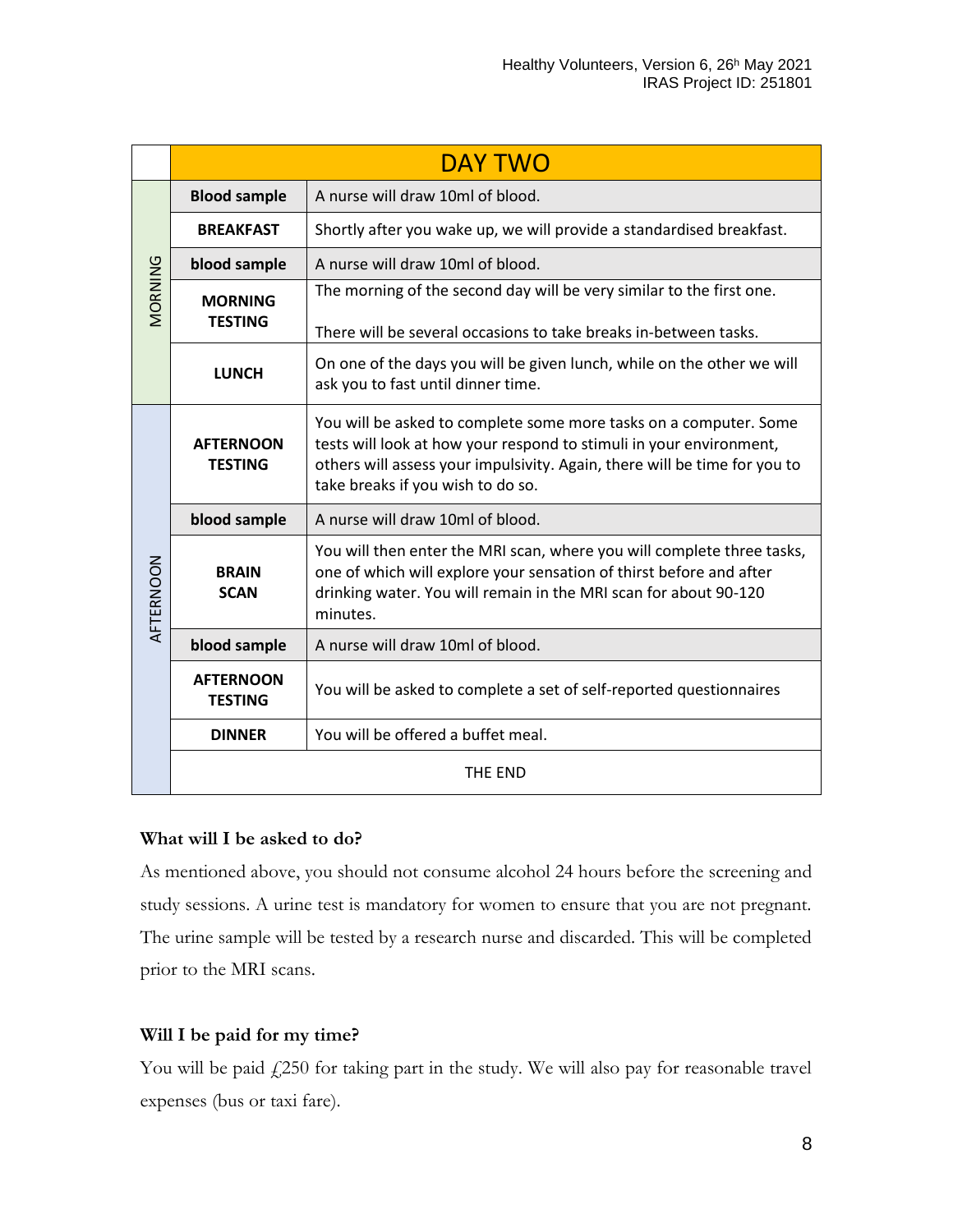Please note, this income may have implications for those claiming benefits. It is the responsibility of the individual to comply with the conditions of their benefits. People who receive anything that might be deemed to be earnings or income by Her Majesty's Custom and Revenue Service (HMRC) may put their benefit entitlement in jeopardy. Income can include any payments made, vouchers or financial gifts given.

Please make sure that you get proper advice from a benefits advisor or **Jobcentre Plus** at 0345 604719 before you make a claim for expenses or sessional payments. You may also seek advice from the **Cambridge Citizen's Advice Bureau (CAB)** at 0344 8487979. If you reside outside of the Cambridge area, you may use the national website (citizensadvice.org.uk) or hotline (0344 111444) to find your local CAB.

#### **What is the brain scan like?**

We use the brain scan to study the circuits in the brain that are involved in controlling appetite and feeding behaviours in response to certain states. We can learn a great deal about how the brain works by looking at blood flow in different parts of the brain. A brain scanning technique called Functional Magnetic Resonance Imaging (fMRI) enables us to do this. It uses harmless magnetic fields to generate a map of the levels of oxygen in the blood across the brain. The fMRI scanner is a large box with an open-ended tunnel through its middle. For the scan, you would lie on a comfortable, padded table that is moved into the opening of the scanner. Scanning would take around 90 minutes. For about 1 h of each session, you would perform some computer-based tests. These would be explained to you outside the scanner, and you would see the task on a computer monitor inside the scanner. You would make responses on a button box, which would rest on your chest. A study nurse would collect blood samples from you before and after the scan on each day. You would spend up to 120 minutes in the MRI suite.

The fMRI scan does not involve X-rays or radioactivity. There is no evidence of any risks to your health from fMRI. The scanner does use powerful magnetic fields, so all metallic items (coins, jewellery, keys, etc) must be left in lockers outside the scanning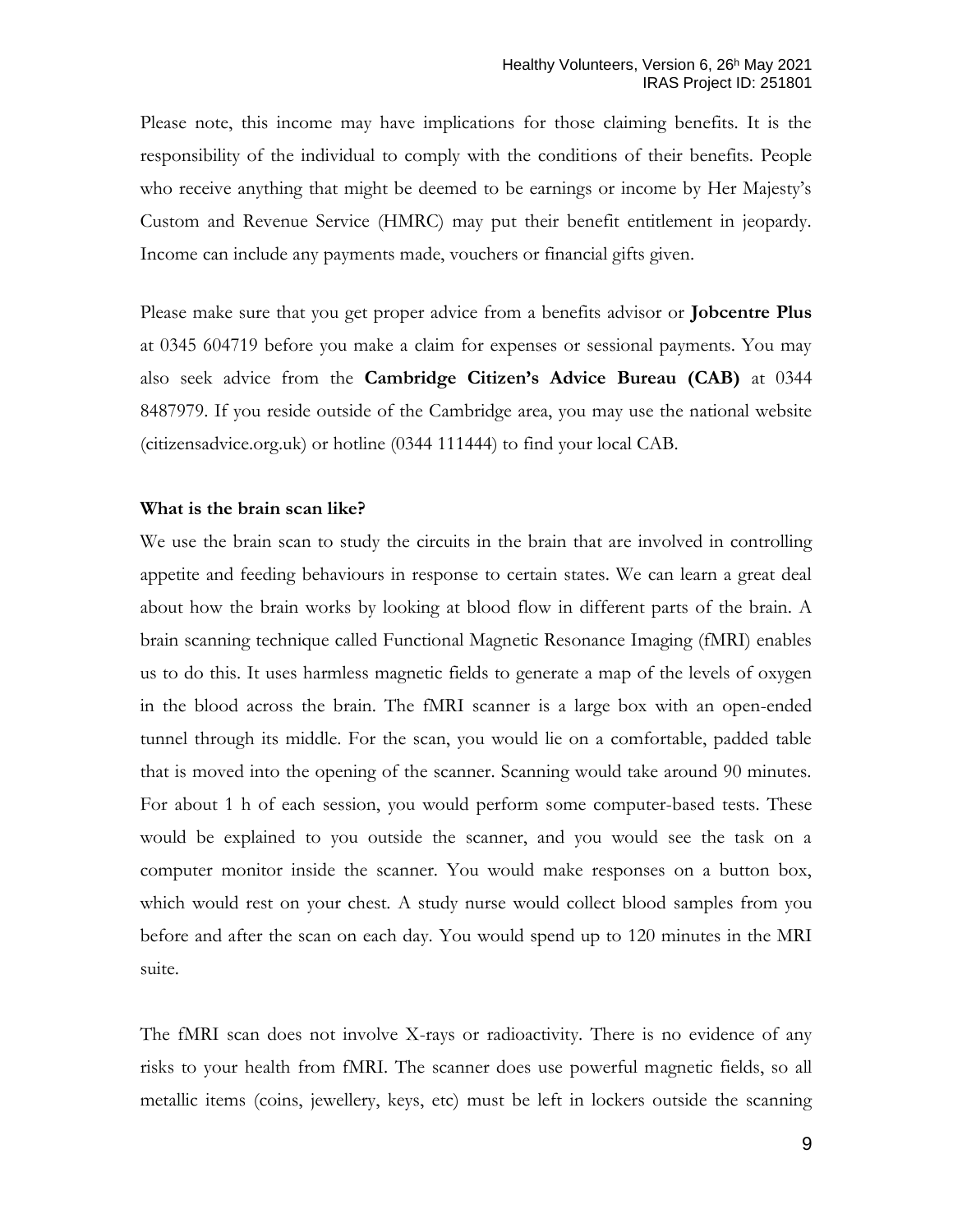area, and you must tell us if you have any metal in your body, such as surgical clips or heart valves, as these can be affected by the magnet. If you do have a heart valve or heart pacemaker, or other metal implants, and you go inside the scanner, it could be very serious (normal metal fillings in your teeth are not affected by the magnet though, so they are safe). Most people find the scan easy to tolerate, but some people can find it slightly confined and noisy. You will be provided with earplugs to cut down the noise, and you will be able to communicate with the researchers through a microphone at all times during scanning. You will also have an alarm that you can use in case you are finding it uncomfortable. You should tell us if you suffer significantly from claustrophobia.

Like faces, brains come in all shapes and sizes, so that there are many normal variations of what the scan shows. There is a chance of less than 1:100 that your brain MR scan may show a significant abnormality of which you are unaware. All brain scans carried out at the WBIC are reviewed by a neuroradiologist and if a significant abnormality is found, you be referred to the appropriate specialist department. This will be done in consultation with you and your GP and you will be appropriately counselled. Such early detection has the benefit of starting treatment early but, in a small number of cases, may have implications for future employment and insurance.

#### **Blood sampling**

During the overnight stay, we will draw your blood on 6 different occasions: before and after breakfast on Day 2, as well as before and after each of the two scans. At the time of the first blood sample a nurse will place an intravenous cannula in your arm and this will stay in place for the duration of your visit so that you will not need to have multiple pokes during the study session. We will assay the levels of gut-hormones and neuropeptides, such as acylghrelin, GLP-1 and  $PYY_{3.36}$ , and metabolites, including triglycerides and glucose. On each occasion we will draw 10ml of blood (around 2 teaspoons).

#### **Are there any drugs involved?**

There are no drugs involved in this study.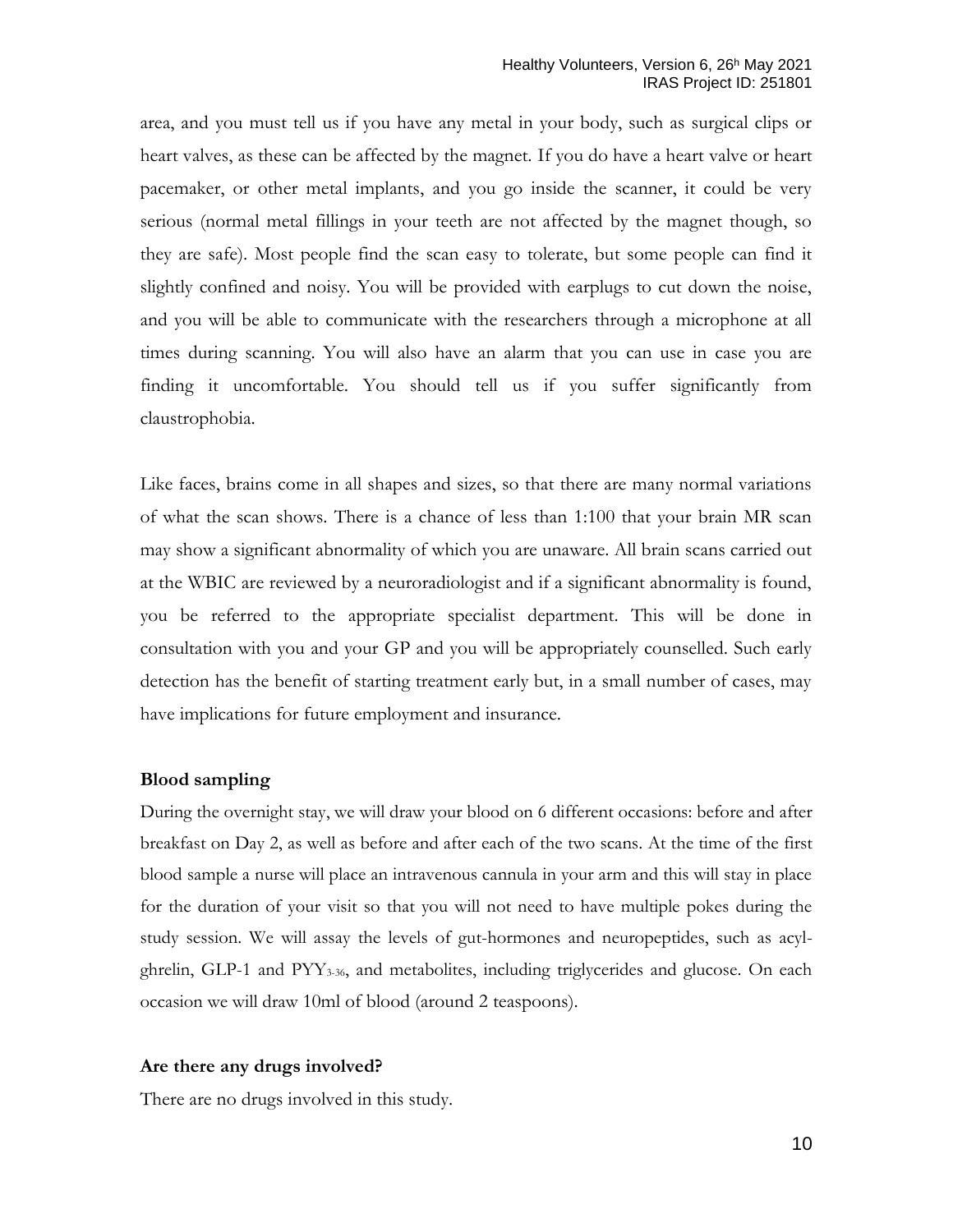### **What are the psychological tasks like?**

These are approximately 10 tasks where you view a computer screen and respond by pressing a button or key on a keyboard. Some concern anticipation and responding to rewards, others concern awareness to body signals.

### **What are the possible risks of taking part?**

The risks of the brain scanning are described in the brain scanning section above. You may get some slight bruising where the blood sample is taken from your arm but this will subside quickly. The DEXA scan does involve X-rays but only a very small amount, less than a tenth of what a normal chest X-ray will involve and equivalent to 8 hours of natural background radiation in the UK, and the risks are negligible.

If at any point in the study you feel uncomfortable and unable to continue, you can ask to stop the session. You will have the option of either withdrawing completely from the study at that point or only continuing with part of it. For example, if you feel claustrophobic in the scanner, you can press the alarm bell and we will stop the scan and get you out. You can still continue with other parts of the study even if you do not want to take part in the scanning session.

# **What are the possible benefits of taking part?**

You will not benefit directly from taking part in the study, but any understanding that we can develop about the relationships between metabolism, brain function and behaviour can assist the understanding of eating behaviours and decision making.

### **What will happen at the end of the study?**

At the end of the study session, you will be seen by one of the study team who will make sure you are okay and arrange the payment for your time.

After the study is completed and the data are analysed, we will publish the results of this research at scientific conferences and journals to share the results with other researchers. We will also post a summary of the results of the study on the Health Neuroscience's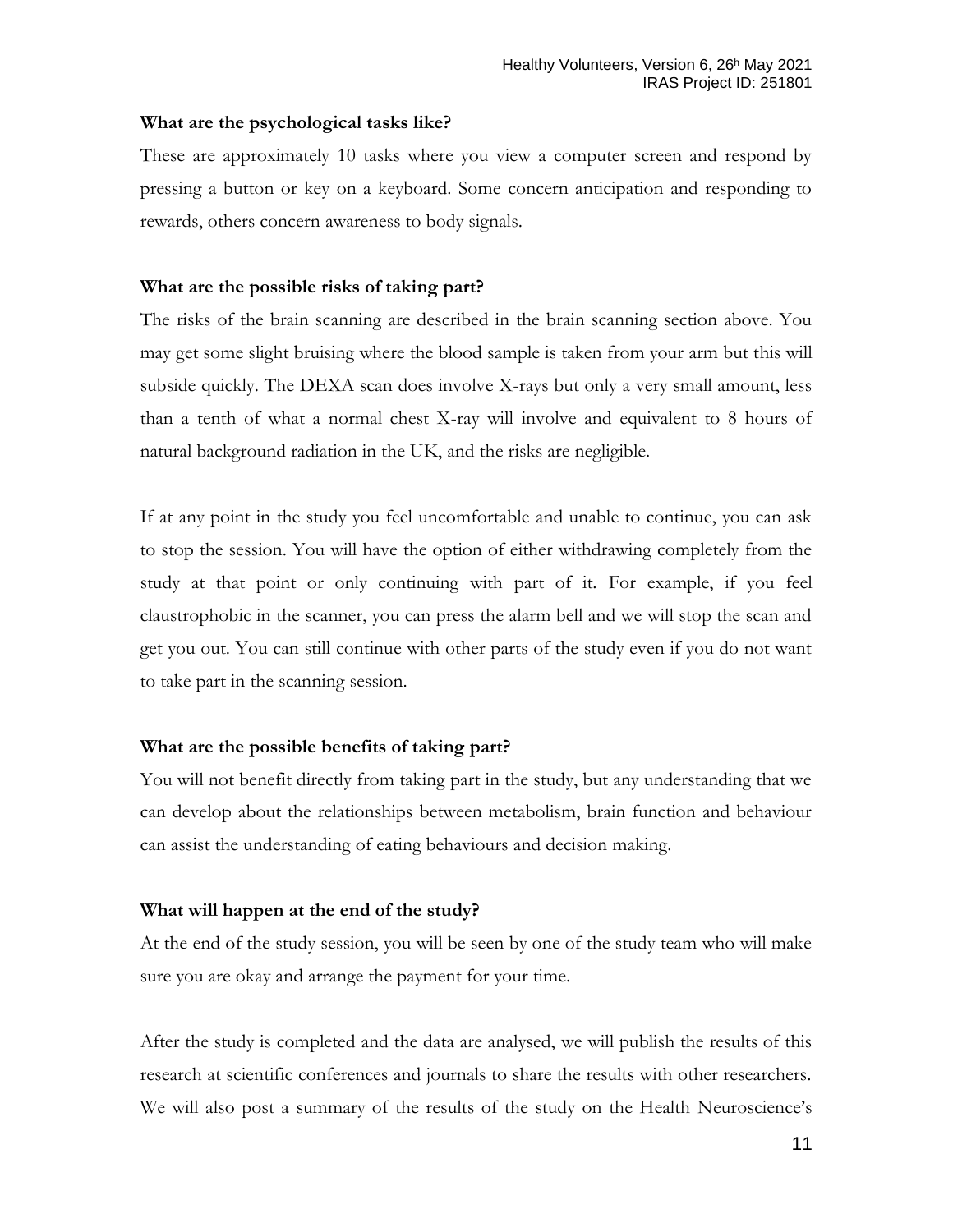website [\(https://www.health-neuroscience.org/\)](https://www.health-neuroscience.org/). However, no-one will be able to identify you as one of the participants in the study.

### **Contact Details**

If you have any questions about the study, please contact:

Paul Fletcher Bernard Wolfe Professor of Health Neuroscience Wellcome Investigator Hon. Consultant Psychiatrist Director of Studies for Preclinical Medicine, Clare College Department of Psychiatry Douglas House 18b Trumpington Road, Cambridge CB2 8AJ pcf22@cam.ac.uk

**This completes Part 1 of the Study Information Sheet. If the information in Part 1 has interested you and you are considering participation, please continue to read the additional information in Part 2 before making any decision.**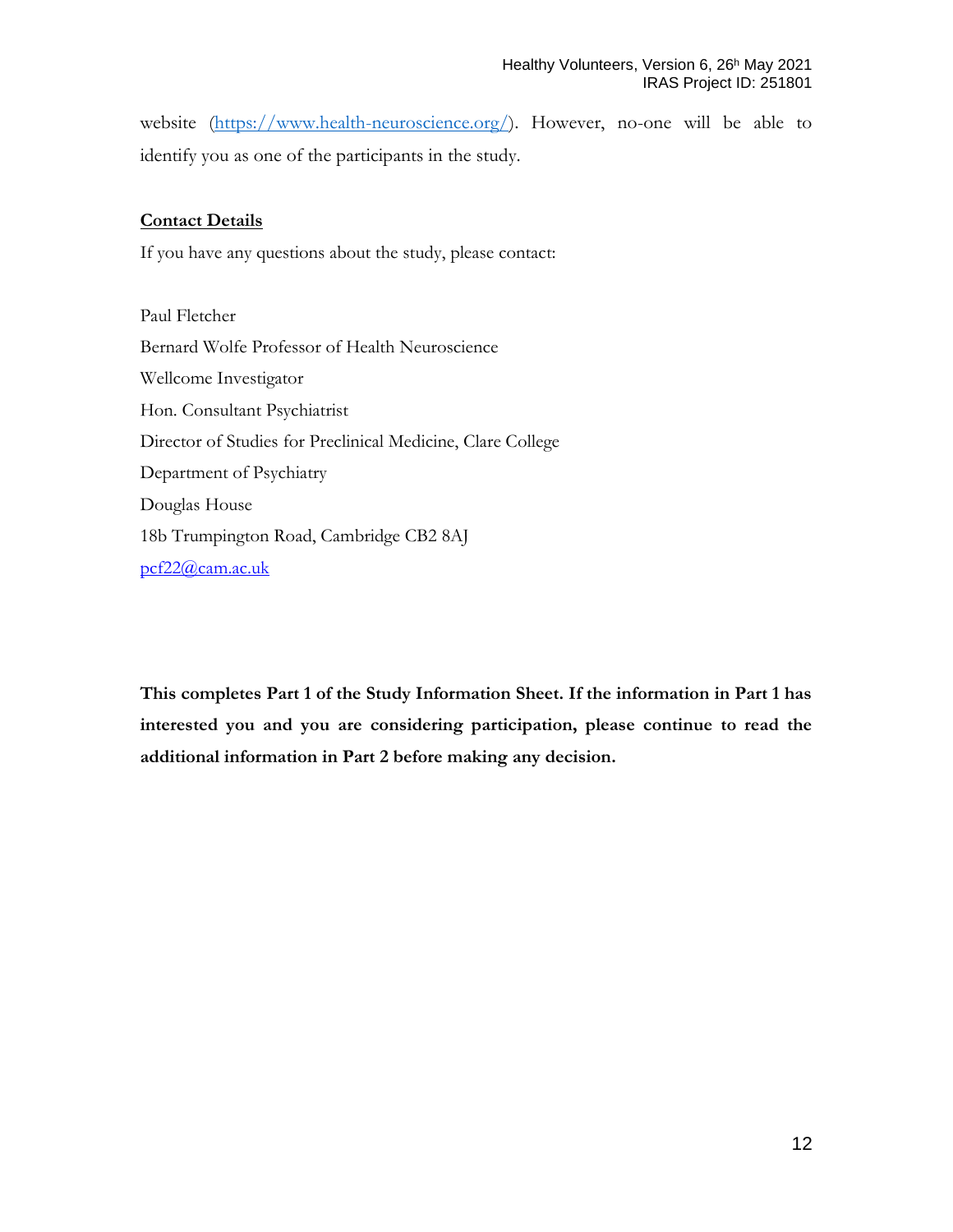### **PART 2**

#### **What will happen if I don't want to carry on with the study?**

You can withdraw from the study at any time without having to explain why. Any stored samples that can be identified as yours will be destroyed if you wish. If any samples have already been processed, we may not be able to destroy these data, but they will anonymised. Withdrawing from the study will not affect any medical care that you receive.

#### **Are there compensation arrangements if something goes wrong?**

In the unlikely event of anything untoward happening, insurance has been taken out to cover this study.

#### **Will I be videotaped during this study?**

You will be videotaped while in the MRI scanner to ensure that you remain awake throughout the scan sessions. The tapes will be destroyed after they have been reviewed by the research team.

You will also be videotaped when completing study procedures in the Eating Behaviour Unit at Addenbrooke's Hospital. These tapes will be stored on a secure server in the Department of Psychiatry. The videotapes will be analysed by the research team to account for differences in how different people experience the study tasks.

All audio and video recording data will be anonymised and stored on a secure, password protected server, or on an encrypted external hard drive in a securely locked cabinet in the Department of Psychiatry. Audio data will be stored for five years. Video recording data will be store for 15 years. Only members of the research team will have access to these data. We may show parts of the video recording data to closed scientific audience but the videos will be edited to conceal the participant's identity.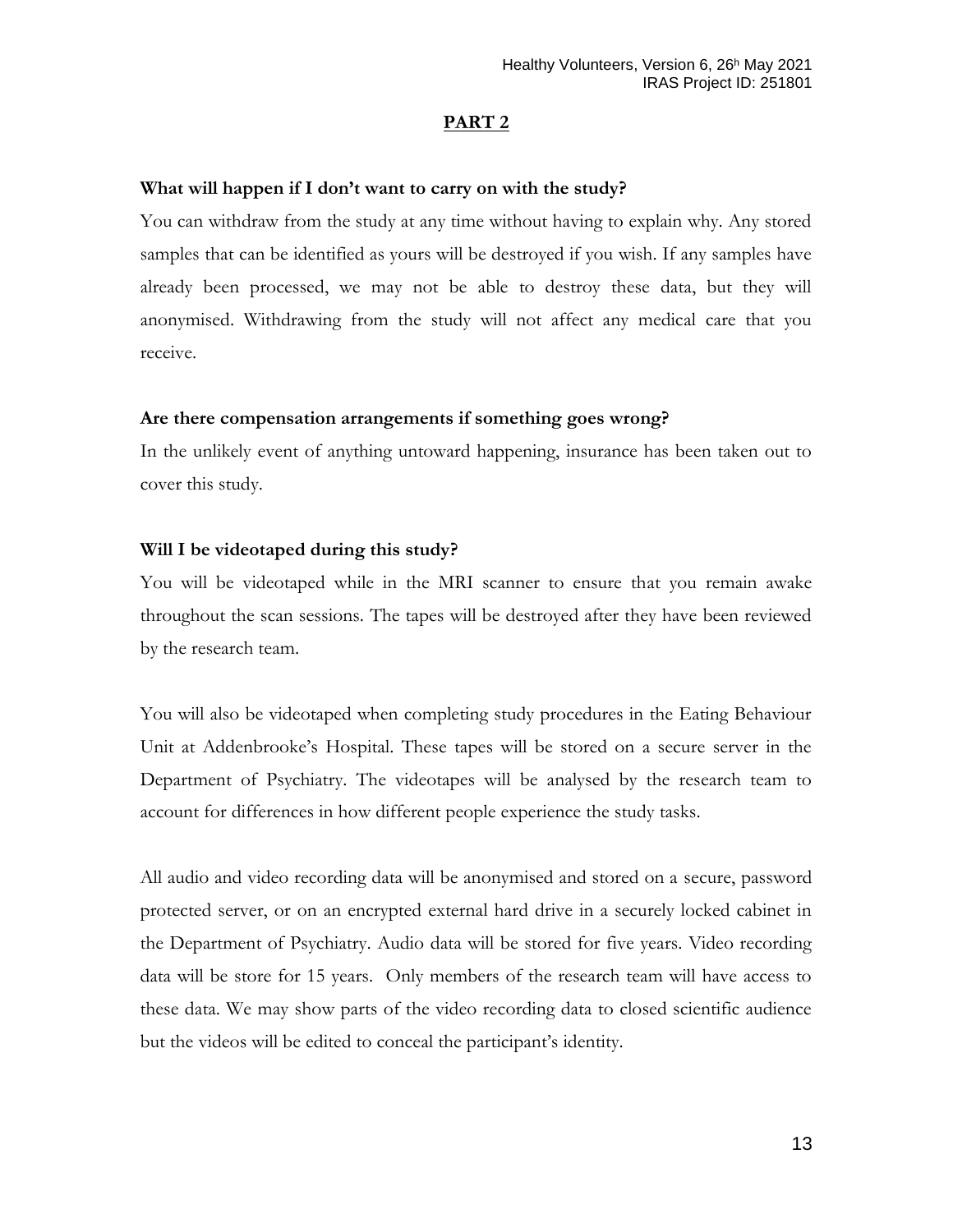### **What will you do with the blood samples from the study?**

We will collect two blood samples from you before and after the brain scans; each sample will be approximately 10 ml. We will also collect blood samples before and after breakfast on day 2. These samples will be used to test for levels of glucose, lipids and hormones like leptin and ghrelin that affect appetite. If you withdraw from the study, your samples will be destroyed and any data gained from them will be removed from the study. All samples will be stored at -80 °C in a dedicated freezer facility at the Dept. of Psychiatry at Addenbrooke's Hospital for use in future research. Members of the research team will have access to your samples. All samples will be stored with a unique ID and only the research team will be able to link this ID back to you, this is known as link anonymisation.

### **Will my taking part in this study be kept confidential?**

All information collected about you during the study will be kept strictly confidential. The normal principles of confidentiality apply just as when you visit your doctor. There are rare occasions when doctors and researchers are obliged to break confidentiality, and this is when they are concerned for your safety or for the safety of others. In such situations, the doctors and researchers have a duty to inform the relevant authorities and take the necessary steps to ensure your and/or other people's safety.

#### **What will happen to the data and results from the study?**

All the data from the study will be stored for a minimum of 15 years. Brain imaging data will be stored at the Wolfson Brain Imaging Centre. The data will be kept secure, and your personally identifiable information will not be available to anyone outside the research team. Your data will be shared with other research teams with appropriate ethical approval but this will only be in non-identifiable form. More details are provided below.

The scanning data will be stored on a secure network and only members of the Wolfson Brain Imaging Centre (WBIC) and the research group will have access to the data. Data from the brain scan, psychological tests and questionnaires will be kept securely for a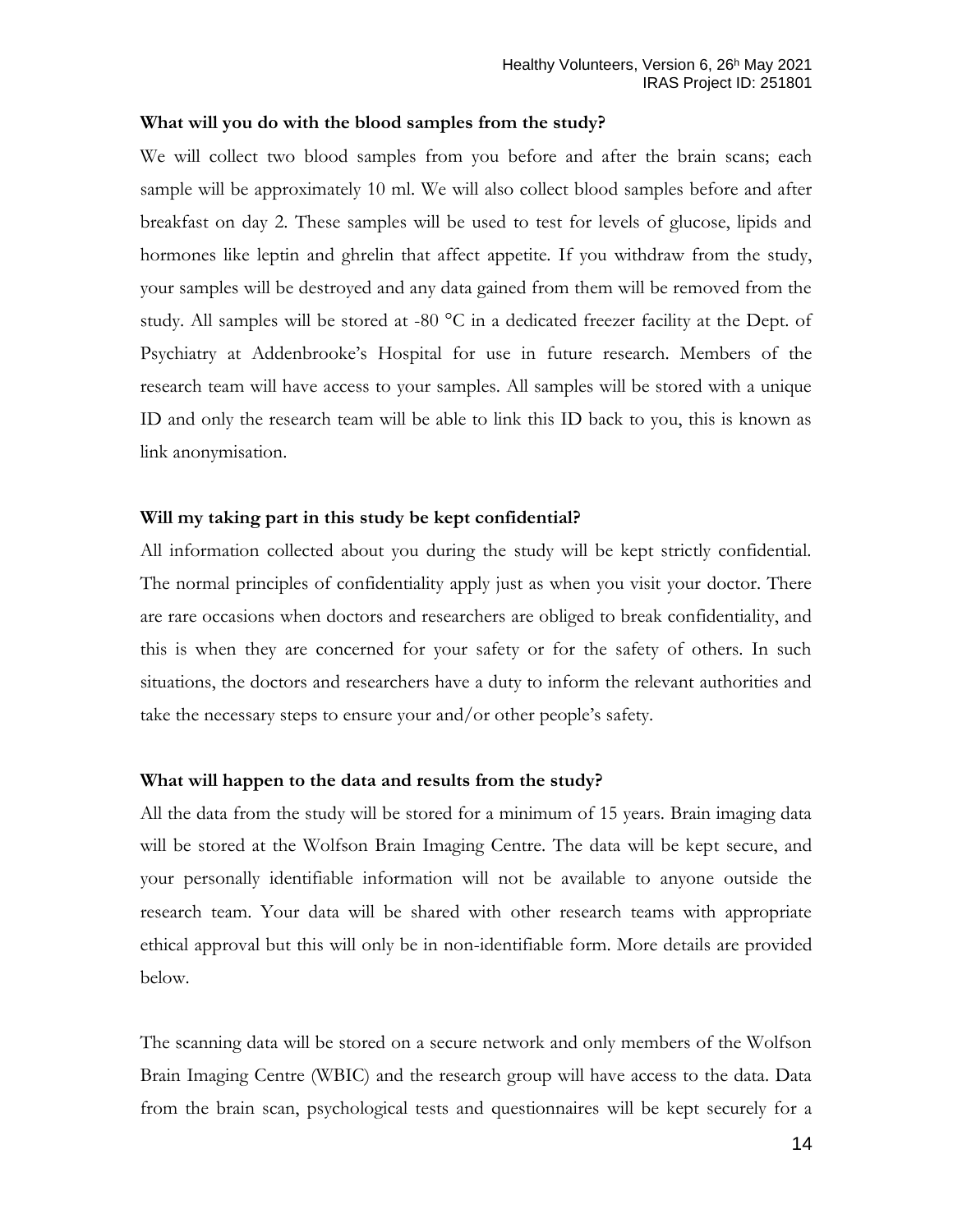minimum of 15 years in the WBIC data archive in accordance with good research practice. Imaging and personal data held at the WBIC will remain identifiable, i.e. your brain scan data will be stored under your name and unique WBIC ID number, but is kept securely on a password protected server with restricted access. The custodian for imaging data collected at the WBIC is the Assistant Director of Computing at the WBIC, University of Cambridge. Other researchers working at the WBIC on similar ethically approved research protocols may use the brain scan data. The same standards of confidentiality will apply. Data may also be disclosed to researchers working outside the EEC when that person is working in close collaboration with researchers at the WBIC. In that case, that person would have signed a Code of Conduct guaranteeing that the data will be kept confidential and secure.

Cambridge University Hospitals NHS Foundation Trust and University of Cambridge is the sponsor for this study based in the United Kingdom. We will be using information from you in order to undertake this study and will act as the data controller for this study. This means that we are responsible for looking after your information and using it properly. Cambridge University Hospitals NHS Foundation Trust and University of Cambridge will keep identifiable information about you for 15 years after the study has finished.

Your rights to access, change or move your information are limited, as we need to manage your information in specific ways in order for the research to be reliable and accurate. If you withdraw from the study, we will keep the information about you that we have already obtained. To safeguard your rights, we will use the minimum personallyidentifiable information possible.

You can find out more about how we use your information at [https://www.cuh.nhs.uk/corporate-information/about-us/our-responsibilities/looking](https://www.cuh.nhs.uk/corporate-information/about-us/our-responsibilities/looking-after-your-information)[after-your-information](https://www.cuh.nhs.uk/corporate-information/about-us/our-responsibilities/looking-after-your-information) or email the Data Protection Officer at: gdpr.enquiries@addenbrookes.nhs.uk.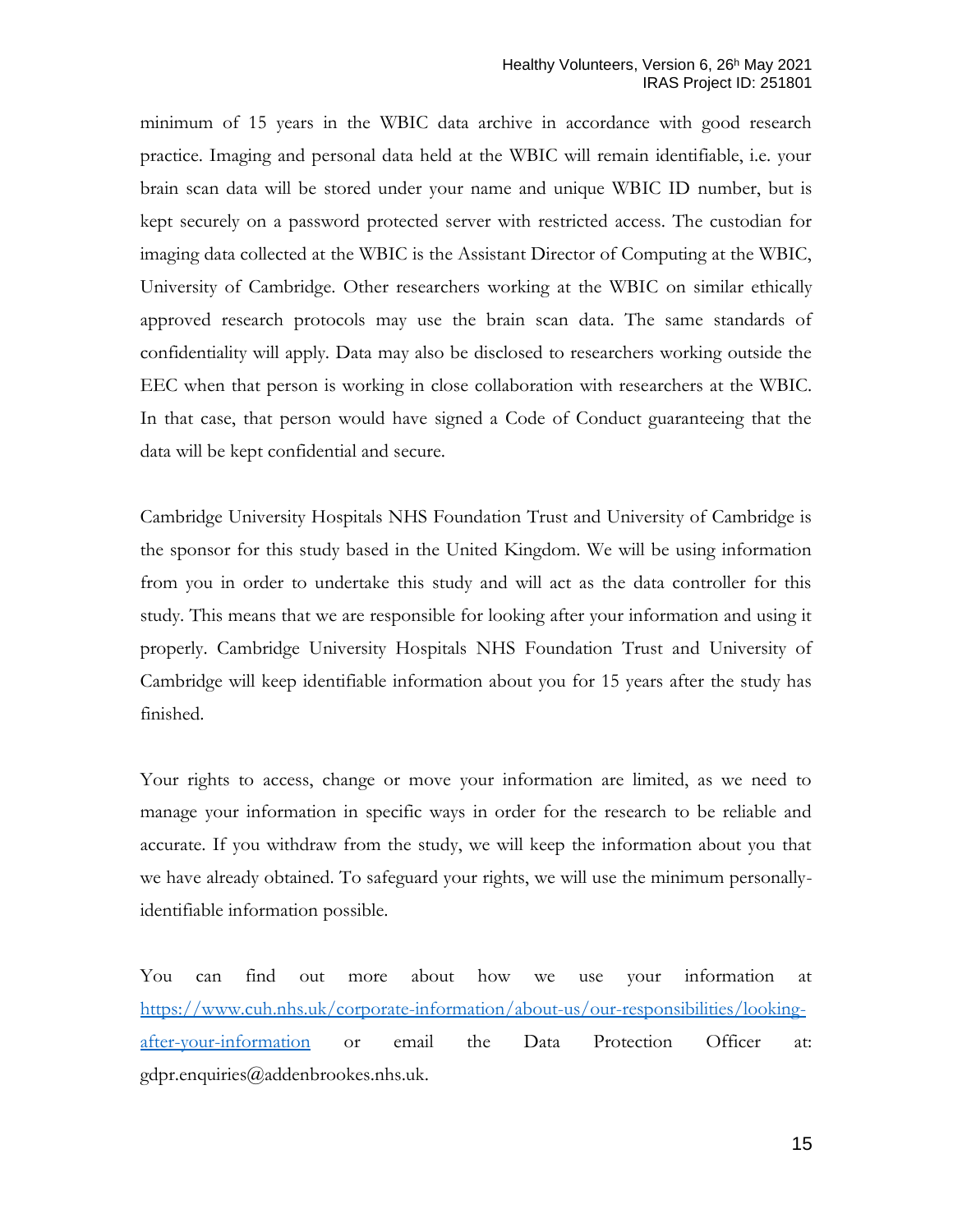Cambridge University Hospitals Trust will use your name, and contact details to contact you about the research study, and make sure that relevant information about the study is recorded for your care, and to oversee the quality of the study. Individuals from Cambridge University Hospitals NHS Foundation Trust and University of Cambridge and regulatory organisations may look at your medical and research records to check the accuracy of the research study. Cambridge University Hospitals NHS Foundation Trust will pass these details to University of Cambridge along with the information collected from you. The only people in Cambridge University Hospitals NHS Foundation Trust and University of Cambridge who will have access to information that identifies you will be people who need to contact you to audit the data collection process. The people who analyse the information will not be able to identify you and will not be able to find out your name, or contact details.

Cambridge University Hospitals NHS Foundation Trust keep identifiable information about you from this study for 15 years after the study is completed.

#### **Who is organising and funding the research?**

This study is organised by the Department of Psychiatry at the University of Cambridge and funded by the Wellcome Trust and Bernard Wolfe Health Neuroscience Research Fund. This study is jointly sponsored by Cambridge University Hospitals Foundation Trust and the University of Cambridge. In the unlikely event of anything untoward happening, insurance has been taken out to cover this study. Cambridge University Hospitals NHS Foundation Trust, as a member of the NHS Clinical Negligence Scheme for Trusts, will accept full financial liability for harm caused to participants in the clinical trial caused through the negligence of its employees and honorary contract holders. There are no specific arrangements for compensation should a participant be harmed through participation in the trial, but no-one has acted negligently.

The University of Cambridge will arrange insurance for negligent harm caused as a result of protocol design and for non-negligent harm arising through participation in the clinical trial.